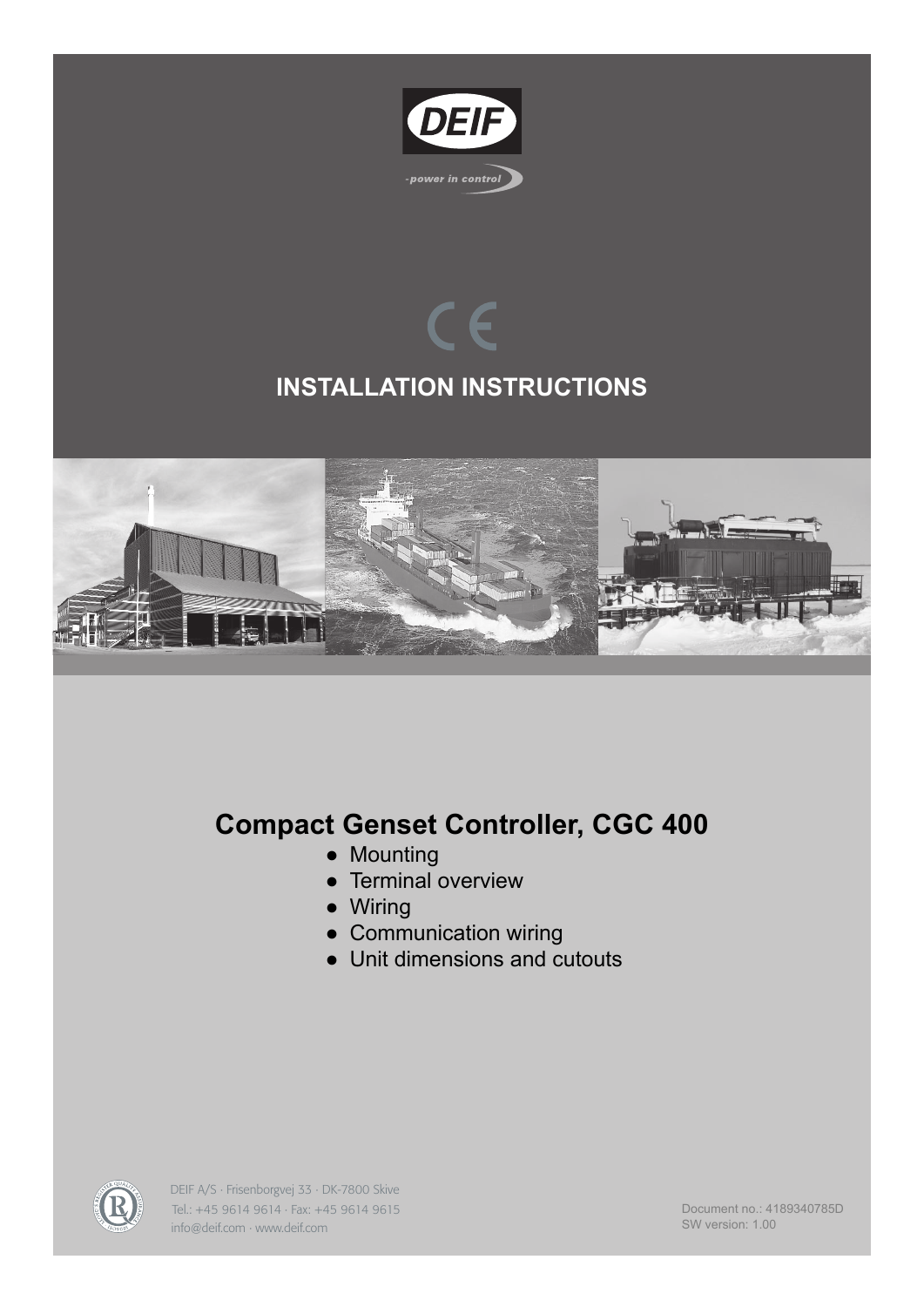| 1. General information  |    |
|-------------------------|----|
|                         |    |
|                         |    |
|                         |    |
|                         |    |
|                         |    |
|                         |    |
|                         |    |
|                         |    |
|                         |    |
|                         |    |
| 2. Mounting             |    |
|                         |    |
|                         |    |
|                         |    |
|                         |    |
|                         |    |
| 3. Terminals            |    |
|                         |    |
|                         |    |
|                         |    |
| 4. Wiring               |    |
|                         |    |
|                         |    |
|                         |    |
|                         |    |
|                         |    |
|                         |    |
|                         |    |
|                         |    |
|                         |    |
|                         |    |
|                         |    |
|                         |    |
|                         |    |
|                         |    |
|                         |    |
|                         |    |
| 5. Communication        |    |
| 5.1 Wiring inetructions | 21 |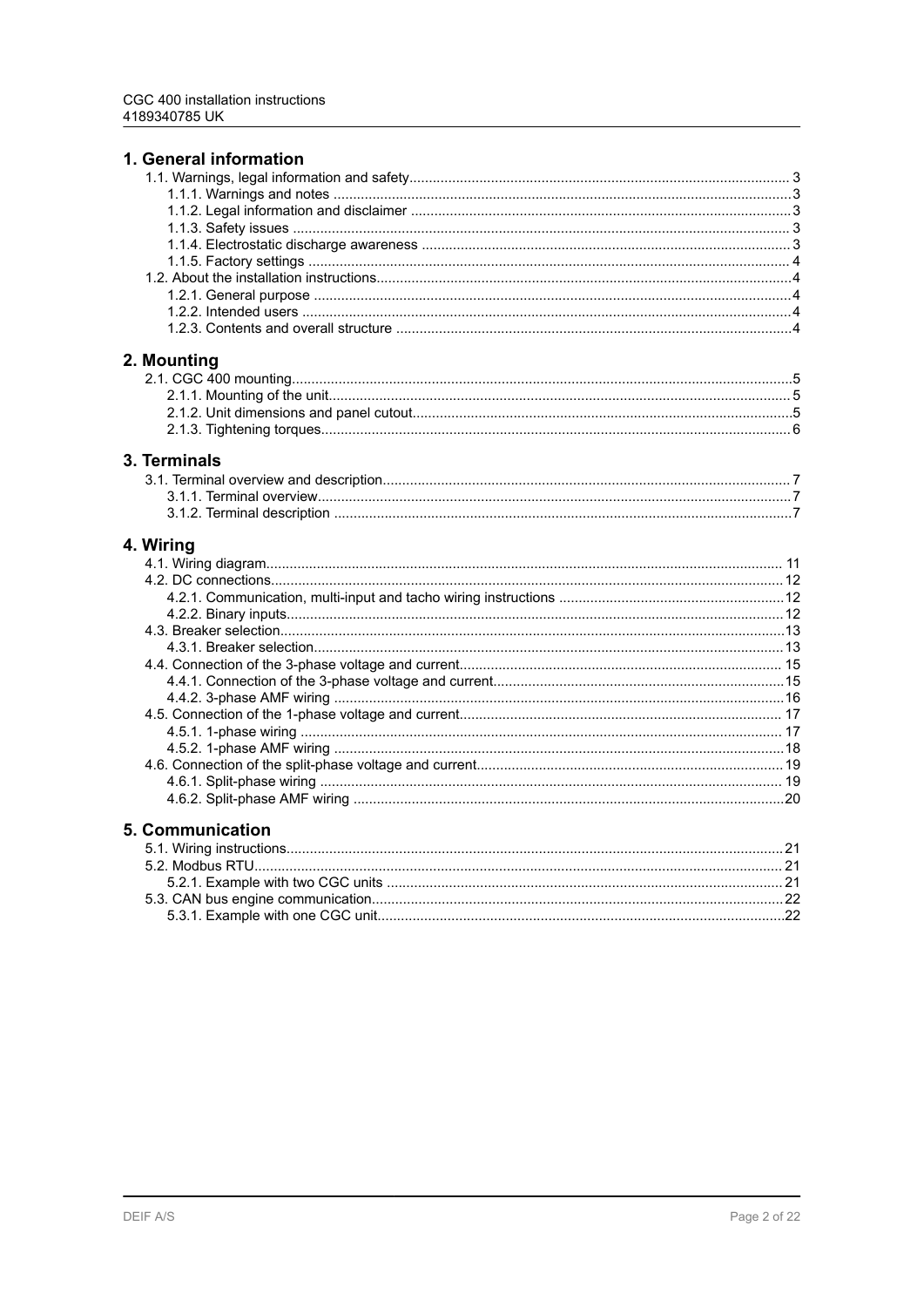## <span id="page-2-0"></span>**1. General information**

### **1.1 Warnings, legal information and safety**

#### **1.1.1 Warnings and notes**

Throughout this document, a number of warnings and notes with helpful user information will be presented. To ensure that these are noticed, they will be highlighted as follows in order to separate them from the general text.

#### **Warnings**

**Warnings indicate a potentially dangerous situation, which could result in death, personal injury or damaged equipment, if certain guidelines are not followed.**

**Notes**



**Notes provide general information, which will be helpful for the reader to bear in mind.**

### **1.1.2 Legal information and disclaimer**

DEIF takes no responsibility for installation or operation of the generator set. If there is any doubt about how to install or operate the engine/generator controlled by the unit, the company responsible for the installation or the operation of the set must be contacted.



#### **Disclaimer**

DEIF A/S reserves the right to change any of the contents of this document without prior notice.

The English version of this document always contains the most recent and up-to-date information about the product. DEIF does not take responsibility for the accuracy of translations, and translations might not be updated at the same time as the English document. If there is a discrepancy, the English version prevails.

#### **1.1.3 Safety issues**

Installing and operating the unit may imply work with dangerous currents and voltages. Therefore, the installation should only be carried out by authorised personnel who understand the risks involved in working with live electrical equipment.



**Be aware of the hazardous live currents and voltages. Do not touch any AC measurement inputs as this could lead to injury or death.**

**DEIF do not recommend to use the USB as the primary power supply for the unit.**

#### **1.1.4 Electrostatic discharge awareness**

Sufficient care must be taken to protect the terminal against static discharges during the installation. Once the unit is installed and connected, these precautions are no longer necessary.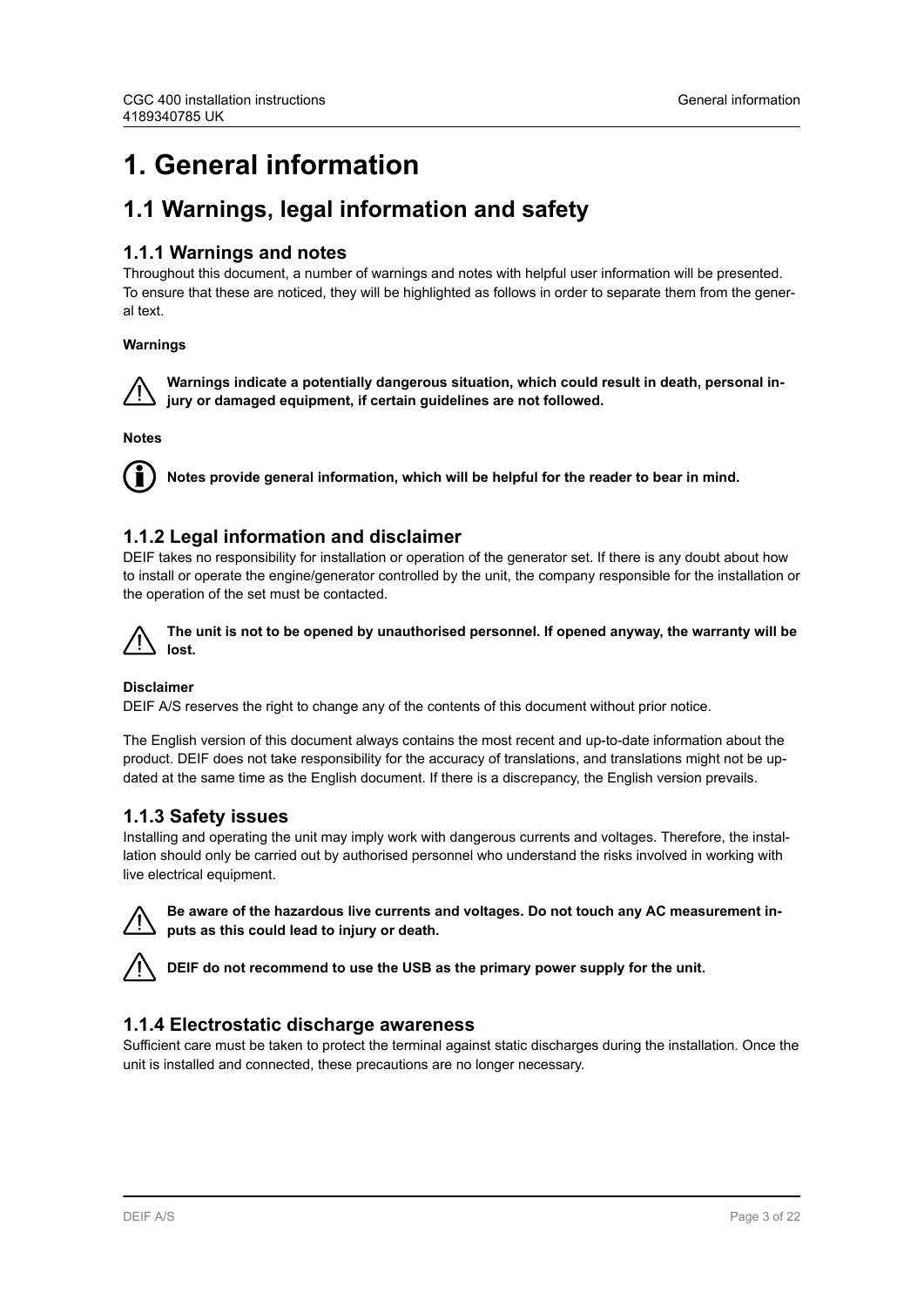#### <span id="page-3-0"></span>**1.1.5 Factory settings**

The unit is delivered from factory with certain factory settings. These are based on average values and are not necessarily the correct settings for matching the engine/generator set in question. Precautions must be taken to check the settings before running the engine/generator set.

### **1.2 About the installation instructions**

#### **1.2.1 General purpose**

These Installation Instructions mainly include general product and hardware information, mounting instructions, terminal strip descriptions, I/O lists and wiring descriptions.

The general purpose of this document is to give the user important information to be used in the installation of the unit.



**Please make sure to read this document before starting to work with the unit and the genset to be controlled. Failure to do this could result in human injury or damage to the equipment.**

#### **1.2.2 Intended users**

These Installation Instructions are mainly intended for the person responsible for the design and installation. In most cases, this would be a panel builder designer. Naturally, other users might also find useful information in the document.

#### **1.2.3 Contents and overall structure**

This document is divided into chapters, and in order to make the structure simple and easy to use, each chapter will begin from the top of a new page.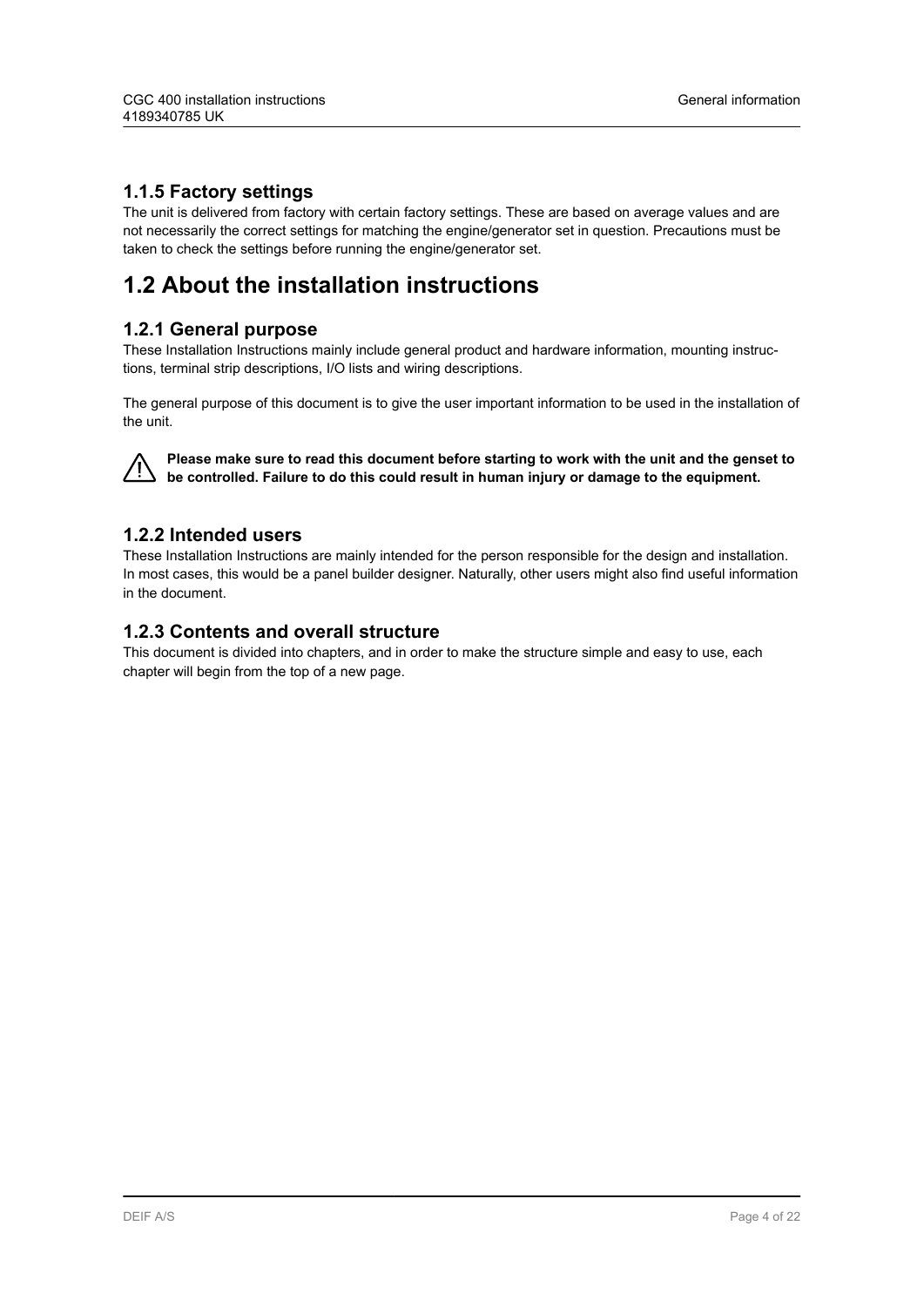## <span id="page-4-0"></span>**2. Mounting**

### **2.1 CGC 400 mounting**

### **2.1.1 Mounting of the unit**

The unit is designed for mounting by means of six fixing clamps, which are included at delivery.

### **2.1.2 Unit dimensions and panel cutout**

The unit is designed for mounting in the panel front.

In order to ensure optimum mounting, the panel door must be cut out according to the following measurements:

#### $H \times W$  (mm) = 160.0  $\times$  220.0 (+0.4/-0.0)

 $H \times W$  (inches) = 6.30"  $\times$  8.66" (+0.01575/-0.0)



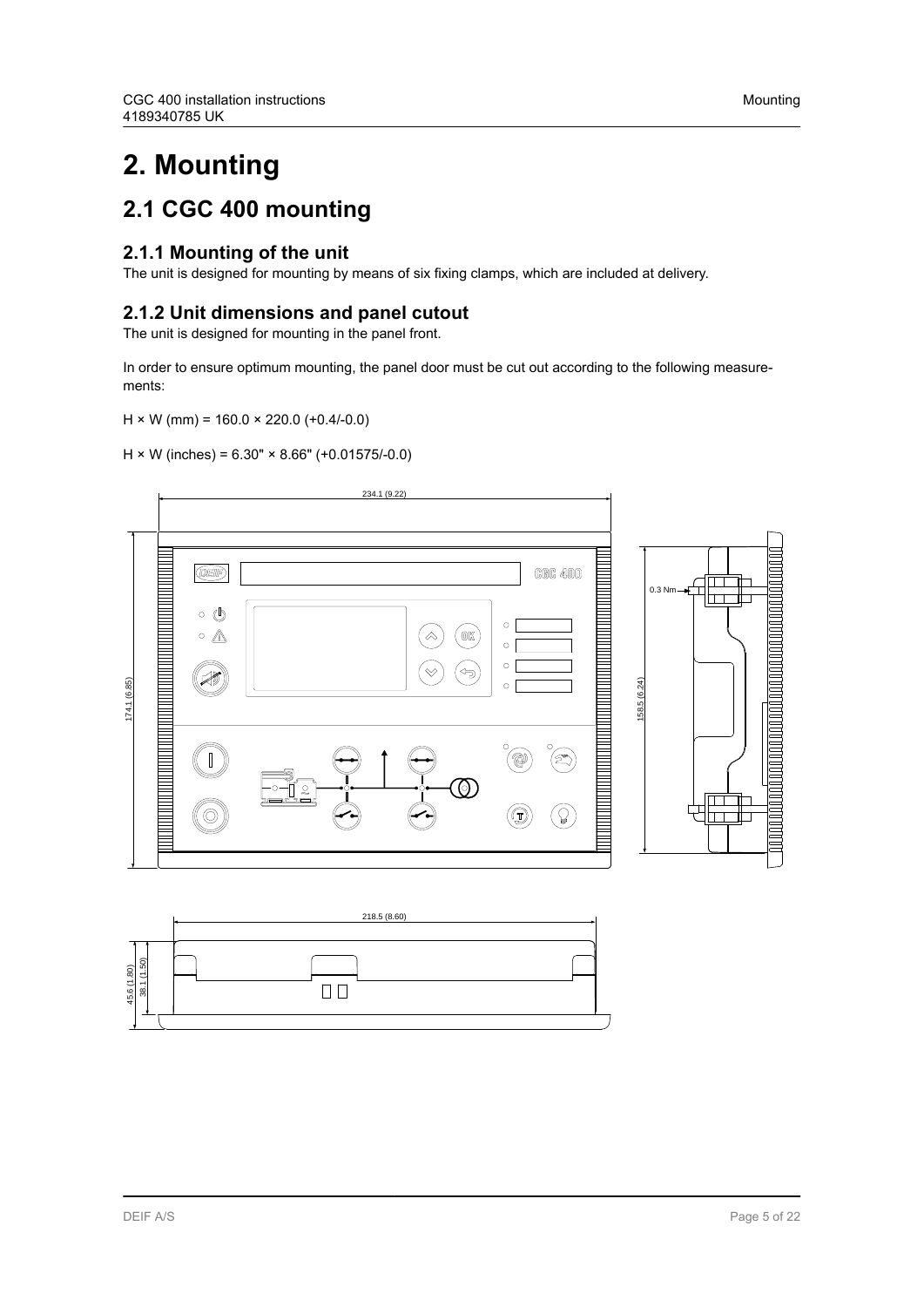### <span id="page-5-0"></span>**2.1.3 Tightening torques**

Plug connections (terminals): 0.5 Nm

Unit panel door mounting: 0.3 Nm (see diagram in "Unit dimensions and panel cutout")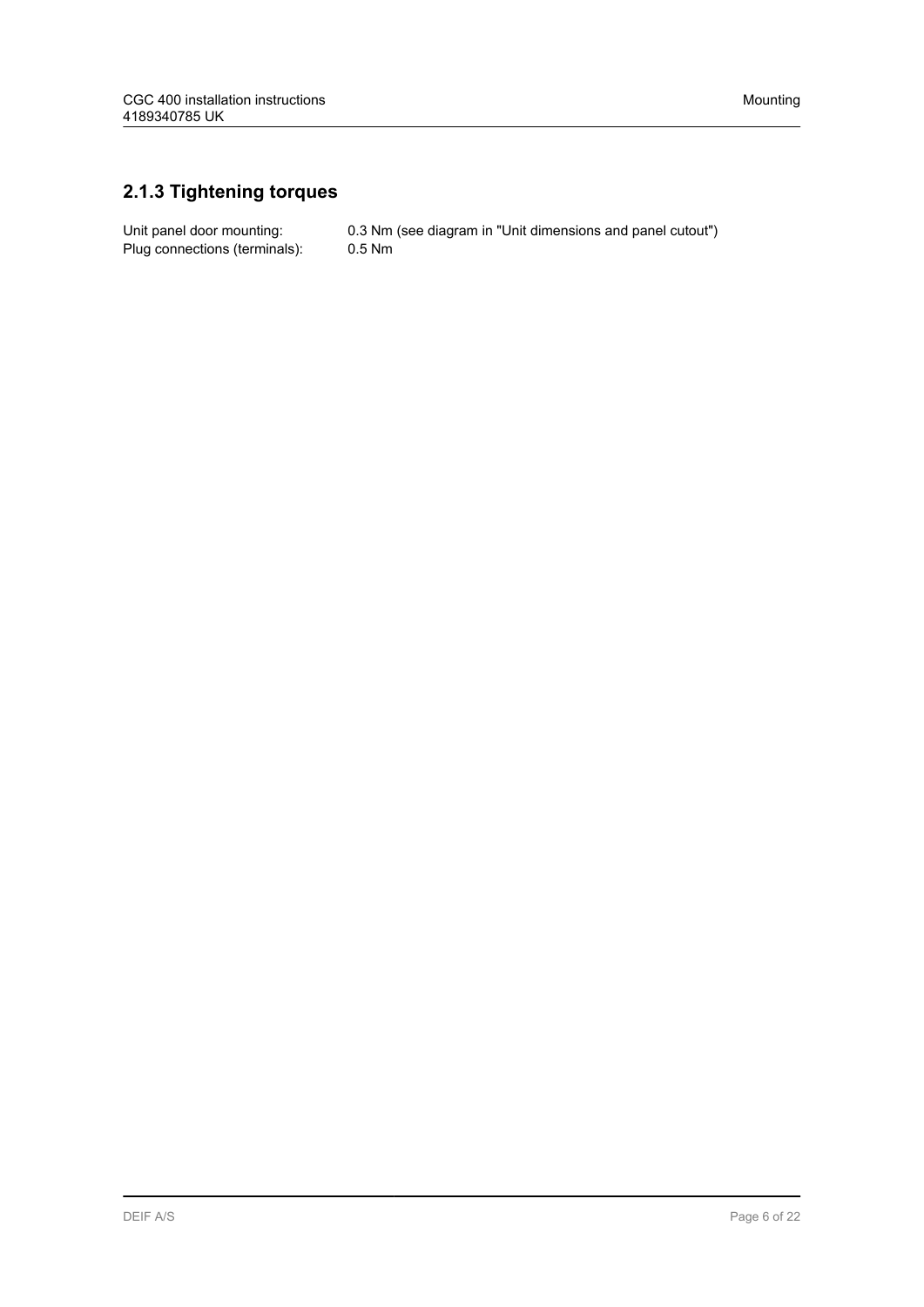## <span id="page-6-0"></span>**3. Terminals**

### **3.1 Terminal overview and description**

#### **3.1.1 Terminal overview**

CGC 400 unit rear view





**Terminals 28-32, 56-57 and 58-59 are not available in CGC 412.**

### **3.1.2 Terminal description**



**Description of terms For the relay outputs, the following terms will be used: NO means Normally Open. NC means Normally Closed. Com. means common terminal for the individual relay.**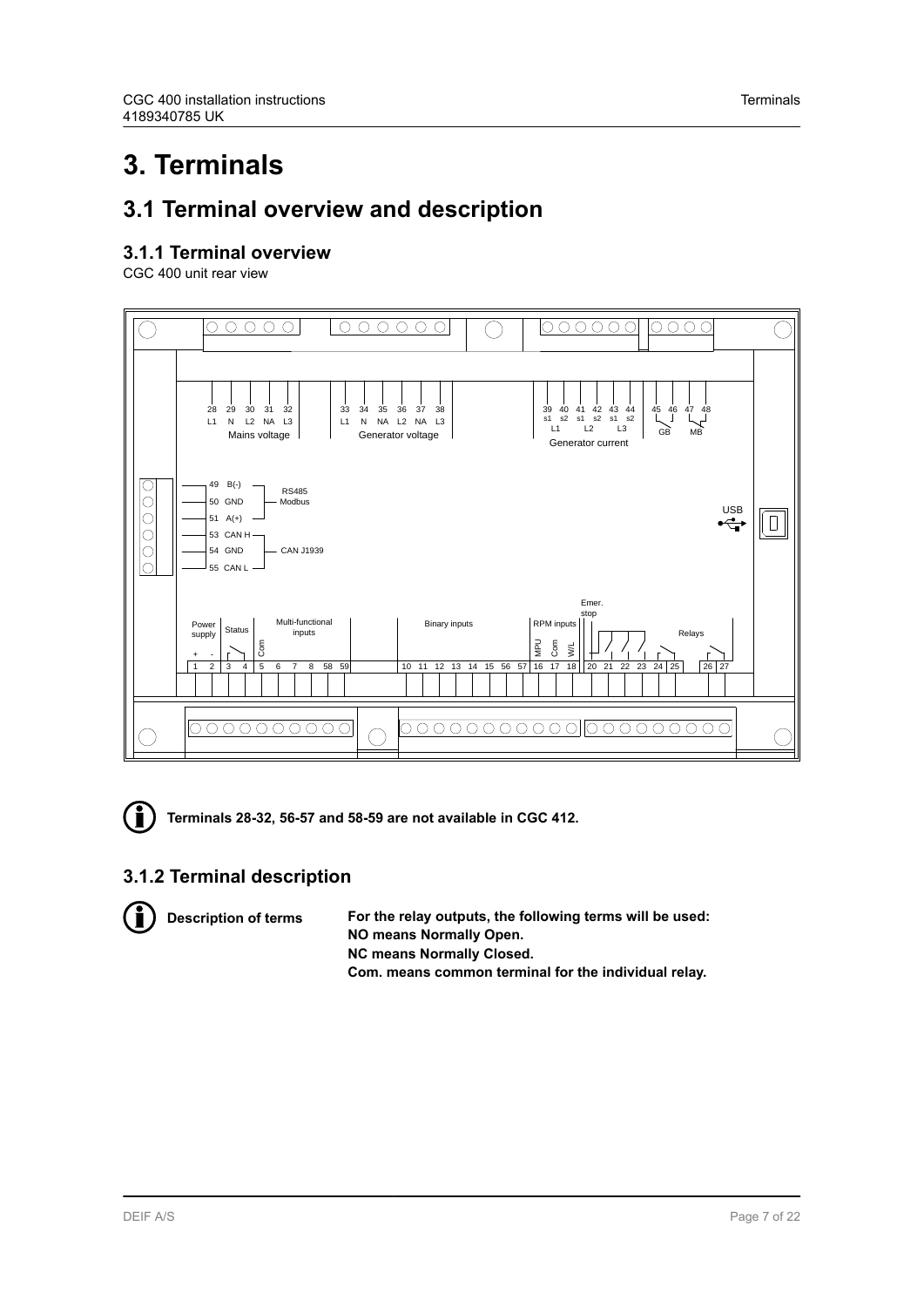| <b>Term</b>            | <b>Technical data</b>                      | <b>Description</b>                                                                                                   |  |  |  |
|------------------------|--------------------------------------------|----------------------------------------------------------------------------------------------------------------------|--|--|--|
| 1                      | Power supply +                             | Auxiliary supply                                                                                                     |  |  |  |
| $\overline{c}$         | Power supply -                             |                                                                                                                      |  |  |  |
| $3 - 4*$               | Status output 2 A @ 35 V <sub>dc</sub>     | General status output/configurable                                                                                   |  |  |  |
|                        | <b>Digital input</b>                       |                                                                                                                      |  |  |  |
| 10                     | Digital input                              | Remote start/configurable                                                                                            |  |  |  |
| 11                     | Digital input                              | Remote stop/configurable                                                                                             |  |  |  |
| 12                     | Digital input                              | Remote alarm ack./configurable                                                                                       |  |  |  |
| 13                     | Digital input                              | Shutdown override/configurable                                                                                       |  |  |  |
| 14                     | Digital input                              | Configurable                                                                                                         |  |  |  |
| 15                     | Digital input                              | Configurable                                                                                                         |  |  |  |
| 56**                   | Digital input                              | Configurable                                                                                                         |  |  |  |
| $57**$                 | Digital input                              | Configurable                                                                                                         |  |  |  |
| <b>Output</b>          |                                            |                                                                                                                      |  |  |  |
| 20                     | Emergency stop and common for<br>21 to 23  | Common for relay start prepare, starter (crank) and run coil,<br>and input for emergency stop                        |  |  |  |
| 21                     | Relay output 21                            | Start prepare/configurable, function NO                                                                              |  |  |  |
| 22                     | Relay output 22                            | Starter (crank)/configurable, function NO                                                                            |  |  |  |
| 23                     | Relay output 23                            | Run coil/configurable, function NO                                                                                   |  |  |  |
| 24-25                  | Relay output 24                            | Horn/configurable function NO                                                                                        |  |  |  |
| 26-27                  | Relay output 26                            | Configurable, function NO                                                                                            |  |  |  |
|                        | <b>Multi-functional inputs</b>             |                                                                                                                      |  |  |  |
| 5                      | Common                                     | Common for term. 6 to 8 and 58 to 59                                                                                 |  |  |  |
| 6                      | RMI6 4 to 20 mA/binary input               | Fuel level/configurable                                                                                              |  |  |  |
| 7                      | RMI7 4 to 20 mA/binary input               | Oil pressure/configurable                                                                                            |  |  |  |
| 8                      | RMI8 4 to 20 mA/binary input               | Water temp./configurable                                                                                             |  |  |  |
| 58**                   | RMI58 4 to 20 mA/resistive/binary<br>input | Resistive input or<br>4 to 20 mA from active transducer or<br>Binary with wire break<br>Pt100<br>Pt1000              |  |  |  |
| $59**$                 | RMI59 4 to 20 mA/resistive/binary<br>input | Resistive input or<br>$\bullet$<br>4 to 20 mA from active transducer or<br>Binary with wire break<br>Pt100<br>Pt1000 |  |  |  |
| <b>Tacho RPM input</b> |                                            |                                                                                                                      |  |  |  |
| 16                     | RPM input (MPU)                            | Magnetic pickup/tacho generator                                                                                      |  |  |  |
| 17                     | RPM-GND                                    | Common for RPM input. Internally connected to terminal 2                                                             |  |  |  |
| 18                     | RPM input (W/L)                            | Magnetic pickup. PNP, NPN or charge alternator W term.                                                               |  |  |  |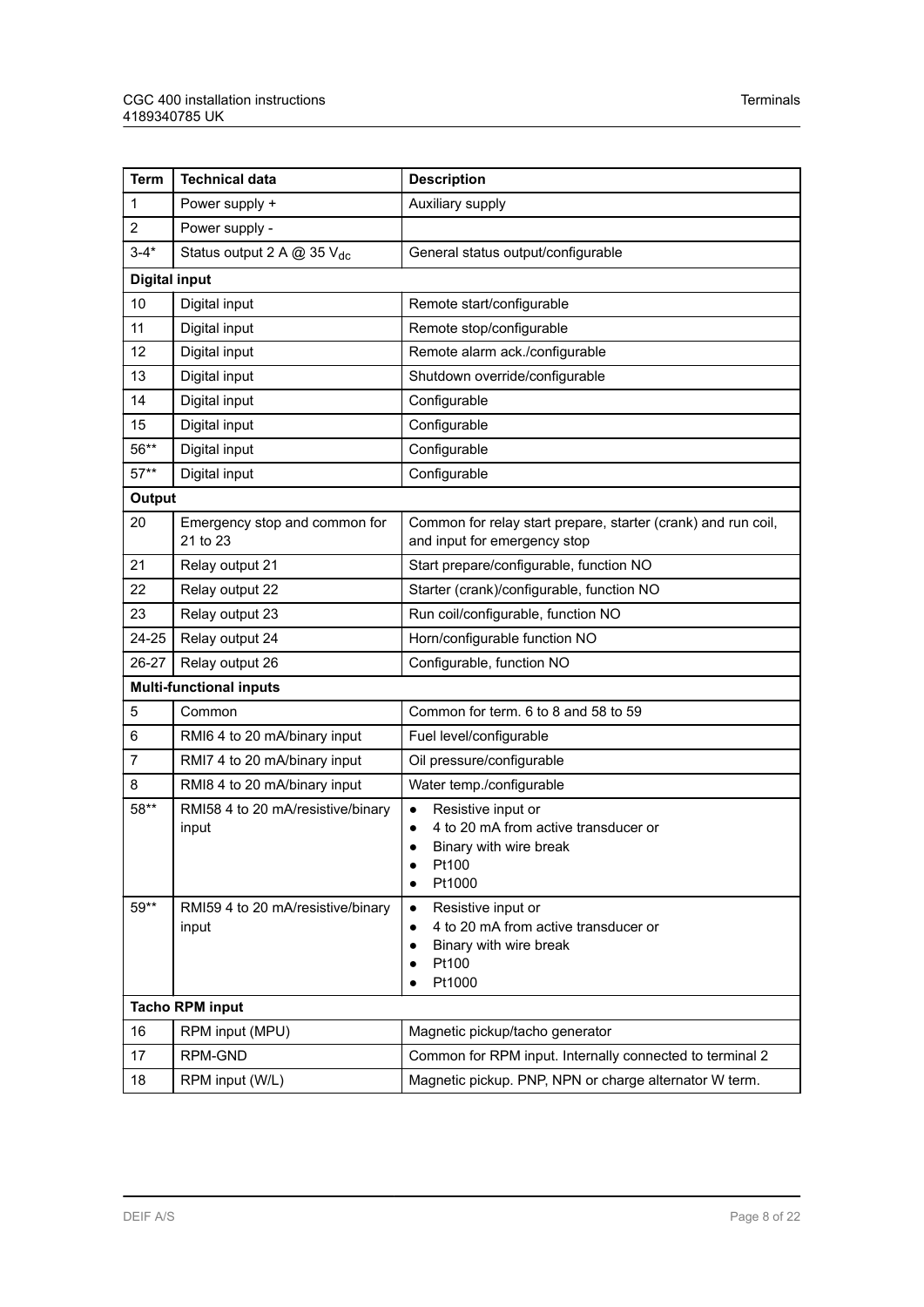| <b>Term</b> | <b>Technical data</b>                    | <b>Description</b>                                                             |  |  |  |
|-------------|------------------------------------------|--------------------------------------------------------------------------------|--|--|--|
|             | 3-phase generator voltage input          |                                                                                |  |  |  |
| 33          | Gen. voltage L1                          | <b>GENERATOR VOLTAGE</b>                                                       |  |  |  |
| 34          | Gen. neutral                             |                                                                                |  |  |  |
| 35          | Not used, must not be connected          |                                                                                |  |  |  |
| 36          | Gen. voltage L2                          |                                                                                |  |  |  |
| 37          | Not used, must not be connected          |                                                                                |  |  |  |
| 38          | Gen. voltage L3                          |                                                                                |  |  |  |
|             | 3-phase generator current input          |                                                                                |  |  |  |
| 39          | Gen. current L1, s1                      | <b>GENERATOR CURRENT</b>                                                       |  |  |  |
| 40          | Gen. current L1, s2                      |                                                                                |  |  |  |
| 41          | Gen. current L2, s1                      |                                                                                |  |  |  |
| 42          | Gen. current L2, s2                      |                                                                                |  |  |  |
| 43          | Gen. current L3, s1                      |                                                                                |  |  |  |
| 44          | Gen. current L3, s2                      |                                                                                |  |  |  |
|             | 3-phase mains voltage inputs             |                                                                                |  |  |  |
| 28**        | Mains voltage L1                         | <b>MAINS VOLTAGE</b>                                                           |  |  |  |
| $29**$      | Mains voltage neutral                    |                                                                                |  |  |  |
| $30**$      | Mains voltage L2                         |                                                                                |  |  |  |
| $31**$      | Not used, must not be connected          |                                                                                |  |  |  |
| $32**$      | Mains voltage L3                         |                                                                                |  |  |  |
|             | <b>Breaker relays</b>                    |                                                                                |  |  |  |
| 45          | Relay R45                                | Generator circuit breaker/configurable, function NO (normally                  |  |  |  |
| 46          | Relay R45                                | open)                                                                          |  |  |  |
|             | Optional relay for closing mains breaker |                                                                                |  |  |  |
| 47          | Relay R47                                | Mains circuit breaker/configurable, function NC (normally                      |  |  |  |
| 48          | Relay R47                                | closed)                                                                        |  |  |  |
|             | Modbus RS 485                            |                                                                                |  |  |  |
| 49          | $B(-)$                                   | Modbus RS-485 RTU. Speed is fixed to 9600 bit/s.                               |  |  |  |
| 50          | <b>GND</b>                               |                                                                                |  |  |  |
| 51          | $A (+)$                                  |                                                                                |  |  |  |
|             | CAN bus port: engine interface           |                                                                                |  |  |  |
| 53          | CAN-H                                    | The CAN bus interface to J1939. The 120 ohm termination re-                    |  |  |  |
| 54          | CAN-GND                                  | sistor is wired internally. It is not needed to add an external re-<br>sistor. |  |  |  |
| 55          | CAN-L                                    |                                                                                |  |  |  |



**\* The status relay is the uP watchdog output. This relay is normally energised, and the switch is closed after power-up. If the uP fails or the power is lost, the relay will de-energise and the switch will open. If the unit fails to start up at power-up, then the relay switch will remain open.**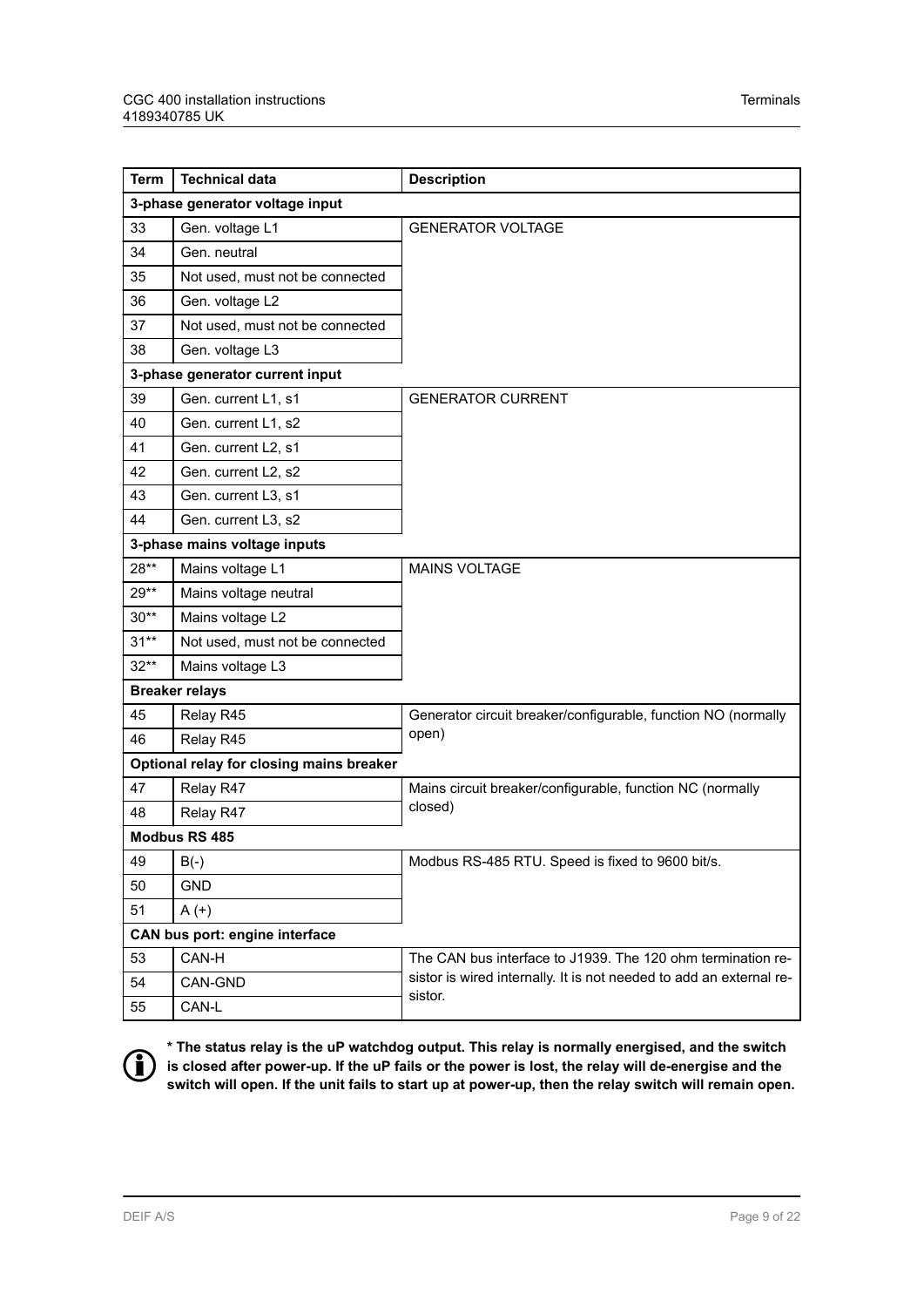The relay output functions are configurable via the PC utility software and can be configured to cover the following functions:

- Alarm/limit
- Engine run indication
- Horn
- Idle speed output
- Not used
- Prepare
- Run coil
- Starter
- Stop coil
- Engine heater
- Fuel pump

It is possible to choose run coil on one relay and stop coil on another, thus supporting engines with double systems.

The multi-functional inputs can be configured to cover the following functions:

- RMI sensor input
- Pt100 and Pt1000
- 4 to 20 mA input
- Binary input with wire break (switch function)

Tacho RPM input (MPU) can be configured to cover the following functions:

- Magnetic pickup (2-wire)
- NPN or PNP pickup (these RPM inputs require external equipment)

Tacho RPM input with capacitor (W/L) can be configured to cover the following functions:

- Magnetic pickup (2-wire)
- W terminal on charger alternator
- NPN or PNP (these RPM inputs require external components)

The generator voltage and current input can be configured to the following:

- Voltage 100 to 25000 V primary
- Current 5 to 9000 A primary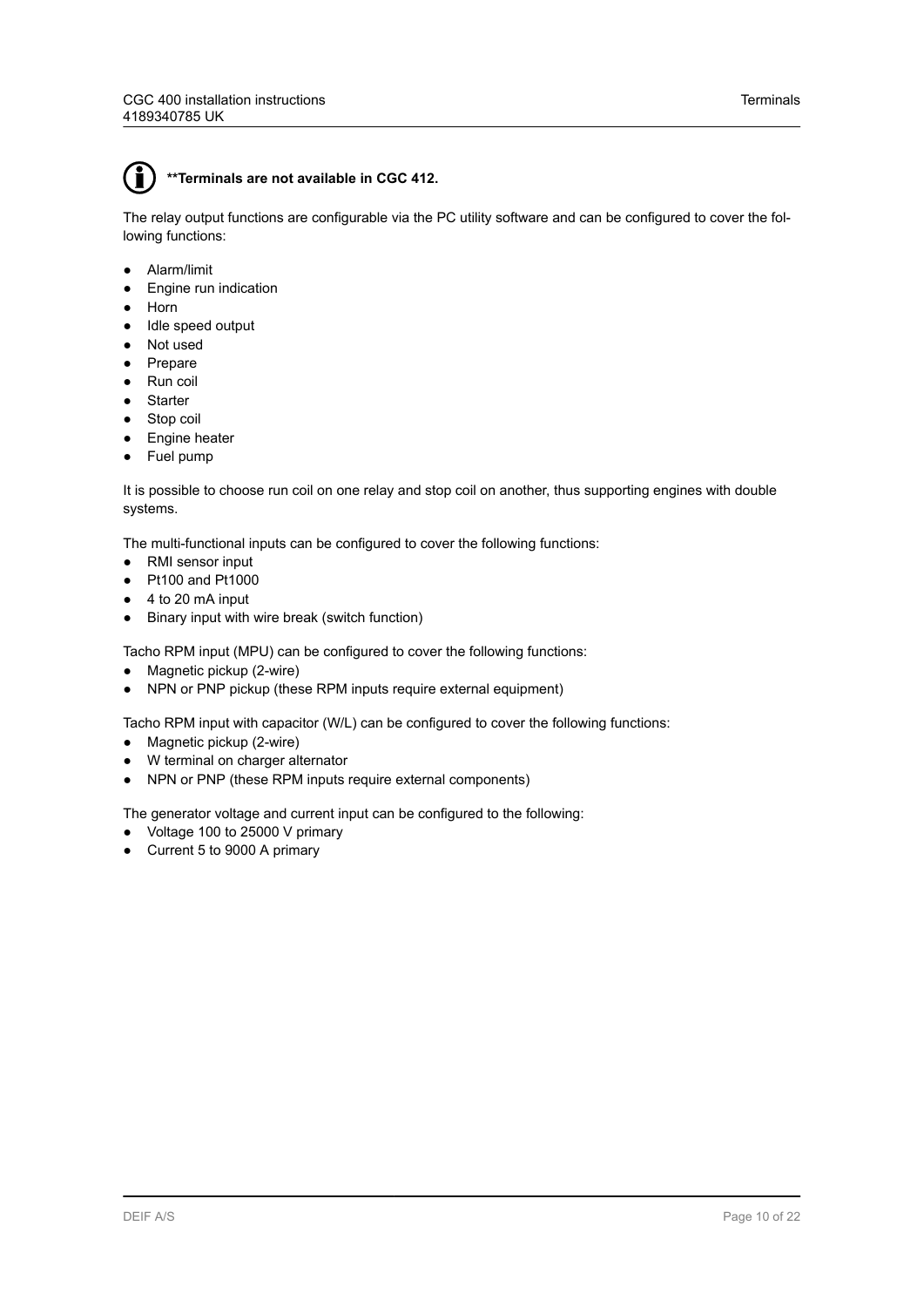## <span id="page-10-0"></span>**4. Wiring 4.1 Wiring diagram**

The wiring diagram below shows the default factory settings, but the use of inputs and outputs can be chosen freely.



**It is important to protect the unit against damage caused by high voltages. Therefore, the fuse must not be more than 2 A slow-blow.**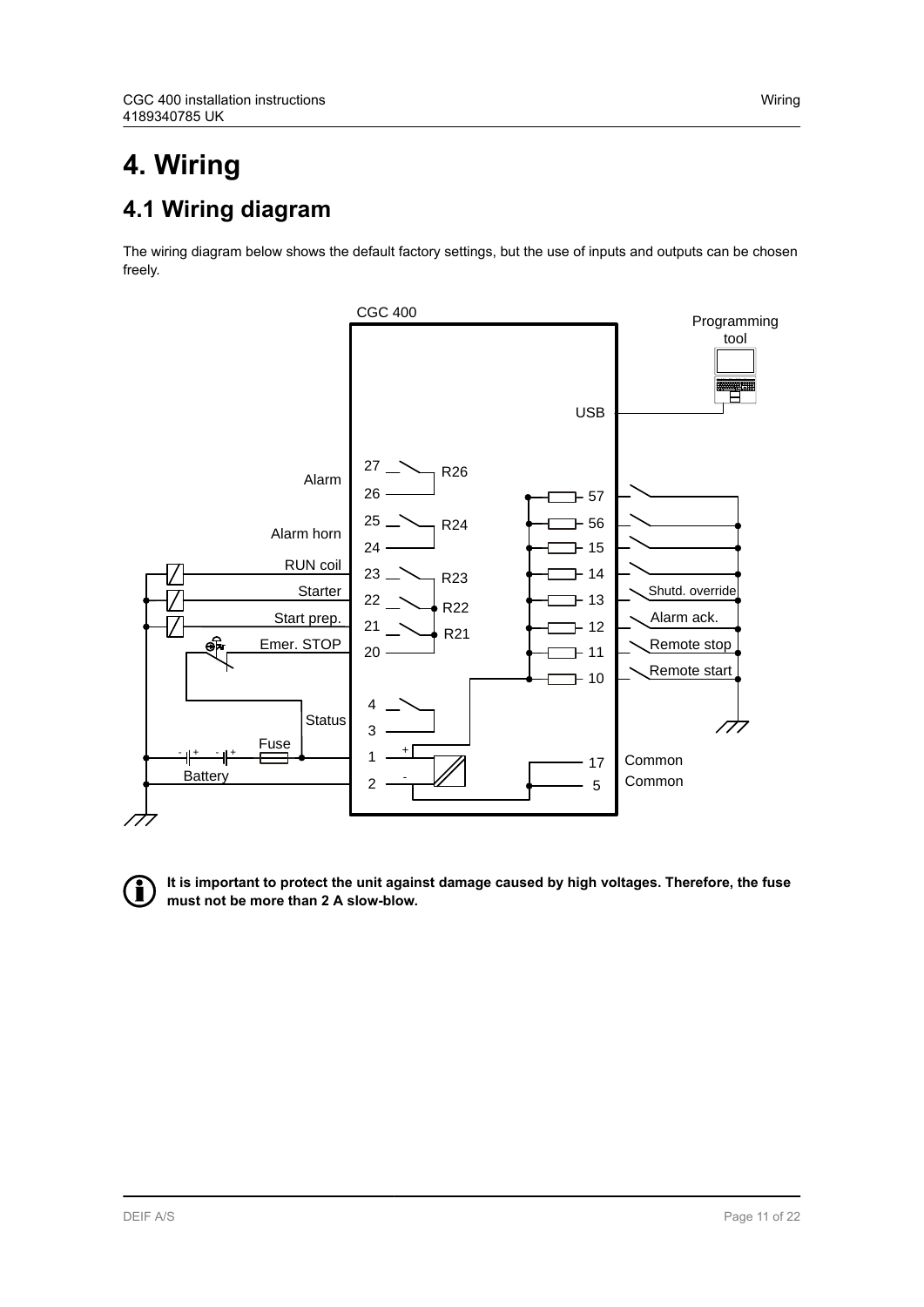### <span id="page-11-0"></span>**4.2 DC connections**

### **4.2.1 Communication, multi-input and tacho wiring instructions**



Wiring of RMI 58 and 59 is done the same way as RMI 6-8

#### **4.2.2 Binary inputs**

Binary inputs 10 to 15 and 56 to 57 have an internal common positive (+), this means that they are triggered by a connection to negative (-).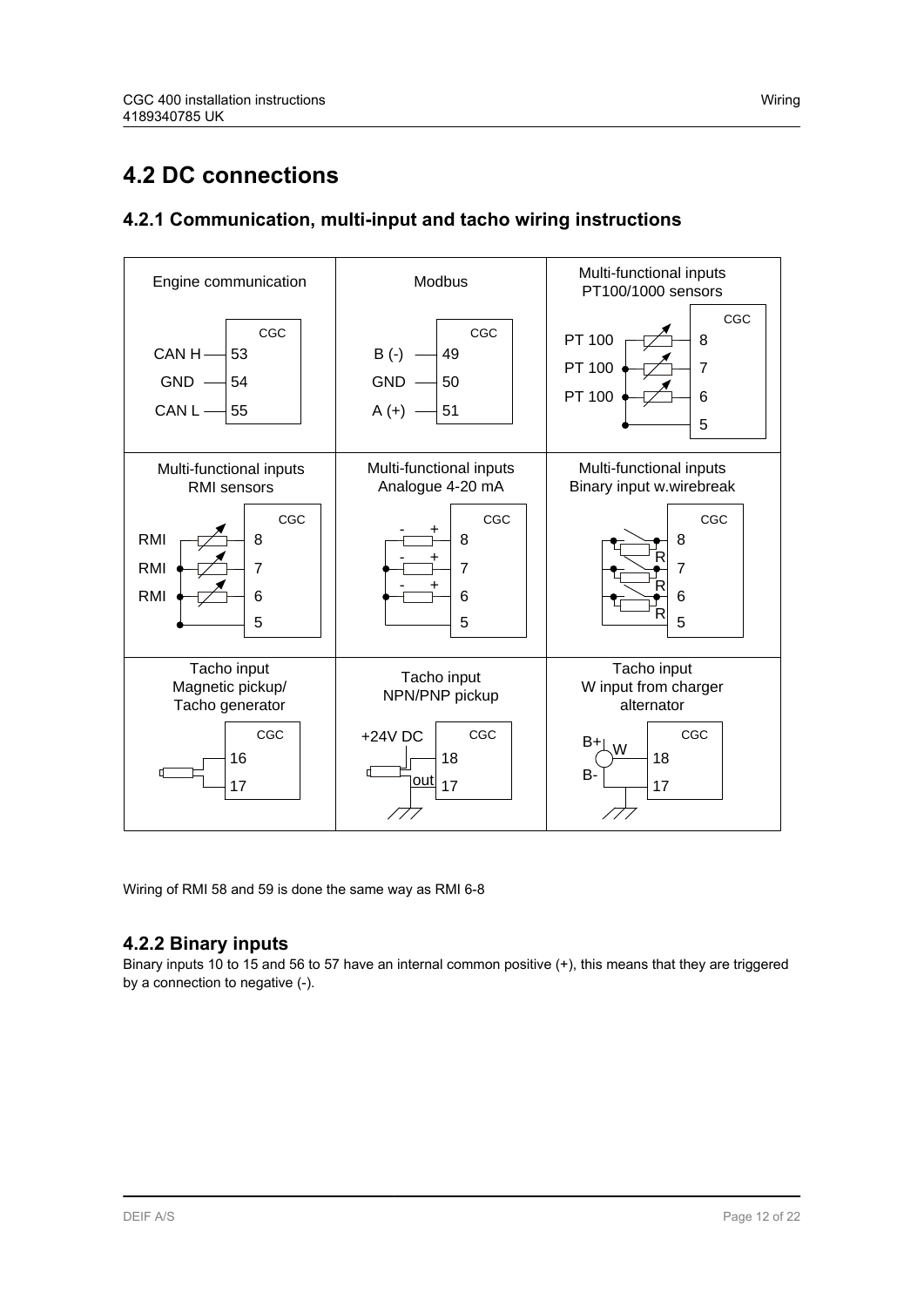<span id="page-12-0"></span>



**The binary inputs use fixed signals. Only the mode shift input and the test input (if the timer is used) use pulse signal.**

### **4.3 Breaker selection**

#### **4.3.1 Breaker selection**

The controller can handle pulse, continuous and compact breakers. Selection of the breaker type is done in the application configuration with the PC utility software. Output for breaker handling is chosen in the I/O configuration of the PC utility software. In the table below is listed which outputs are needed for breaker handling depending on the breaker type.

| <b>Breaker type</b> | GB on/MB on/TB on | GB off/MB off/TB off |  |
|---------------------|-------------------|----------------------|--|
| Pulse breaker       |                   |                      |  |
| Continuous breaker  |                   |                      |  |
| Compact breaker     |                   |                      |  |

The pictures below are examples of how to set up breakers.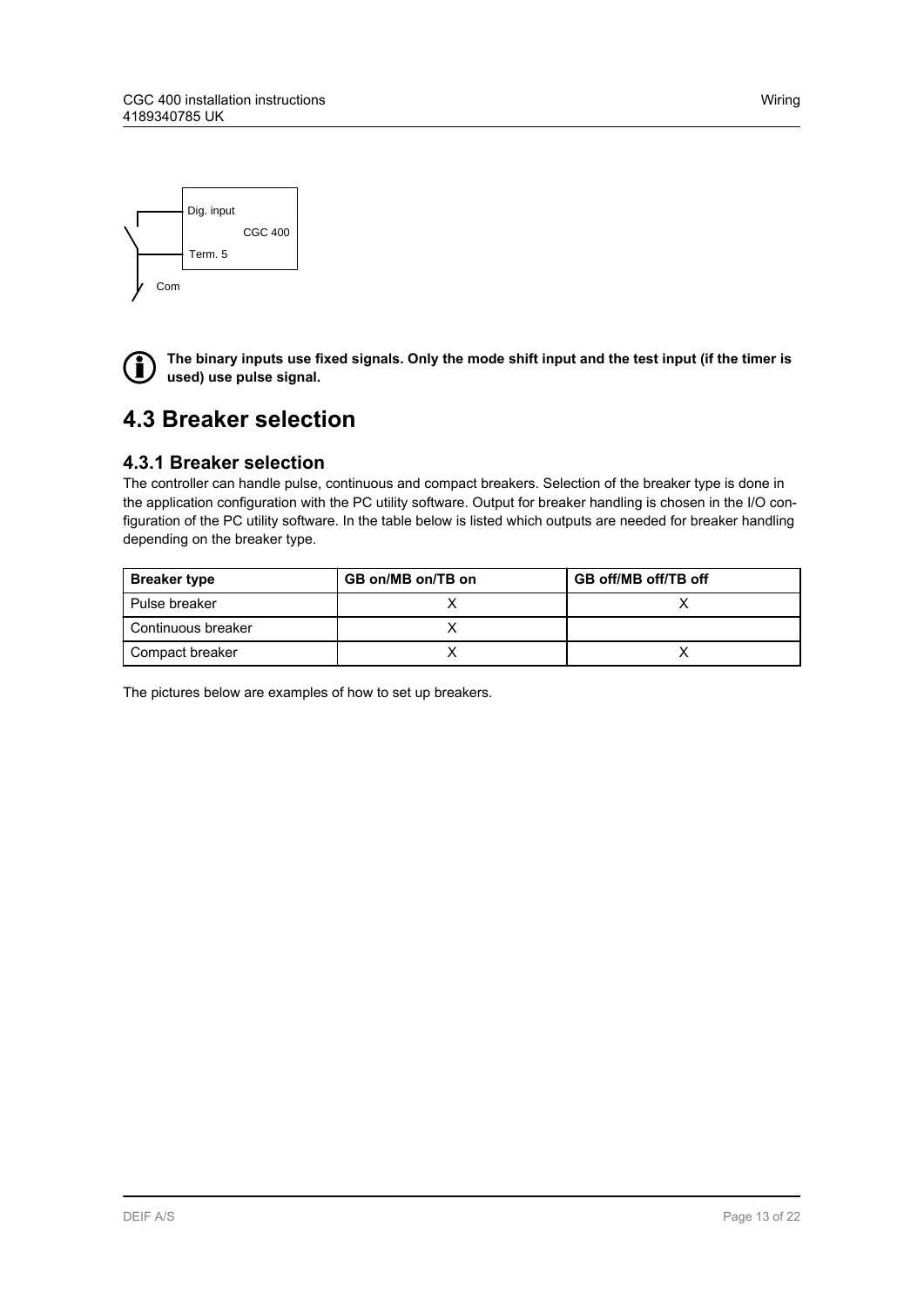| $\overline{\mathbf{x}}$<br>$\overline{\mathbf{x}}$<br>1/O settings<br>VO settings<br>日多多日日内<br>다 이 상 쉿 모<br>Inputs Outputs<br>Inputs Outputs<br>Relay 3<br><b>Relay 3</b><br>I/O number / function Status OK<br>I/O number / function Status OK<br>۰<br>Relay 21<br>Relay 21<br>I/O number / function Prepare<br>I/O number / function Prepare<br>۰<br><b>Relay 22</b><br><b>Relay 22</b><br>I/O number / function Starter (crank)<br>I/O number / function Starter (crank)<br>۰<br>Relay 23<br>Relay 23<br>I/O number / function Run coil<br>I/O number / function Run coil<br>۰<br>Relay 24<br>Relay 24<br>I/O number / function GB On<br><b>I/O number / function Not used</b><br><b>Relay 26</b><br>Relay 26<br>I/O number / function GB Off<br>I/O number / function Not used<br>Relay 45<br>Relay 45<br>I/O number / function MB On<br><b>I/O number / function GB On</b><br>Relay 47<br>Relay 47<br>I/O number / function MB Off<br><b>I/O number / function MB On</b><br>Close<br>Close | <b>Continuous breaker output selection</b> | Pulse breaker output selection |  |
|-------------------------------------------------------------------------------------------------------------------------------------------------------------------------------------------------------------------------------------------------------------------------------------------------------------------------------------------------------------------------------------------------------------------------------------------------------------------------------------------------------------------------------------------------------------------------------------------------------------------------------------------------------------------------------------------------------------------------------------------------------------------------------------------------------------------------------------------------------------------------------------------------------------------------------------------------------------------------------------------------|--------------------------------------------|--------------------------------|--|
|                                                                                                                                                                                                                                                                                                                                                                                                                                                                                                                                                                                                                                                                                                                                                                                                                                                                                                                                                                                                 |                                            |                                |  |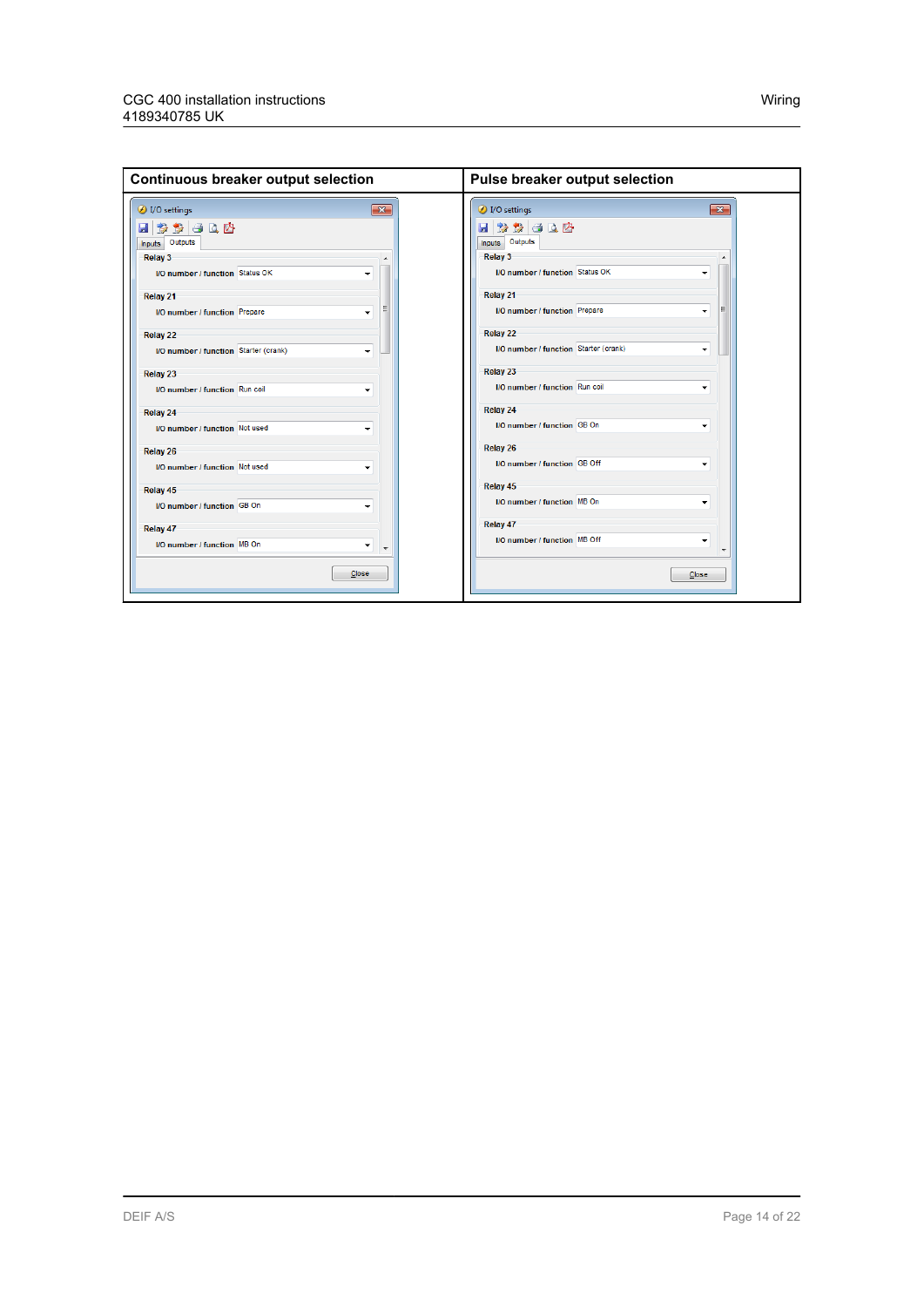### <span id="page-14-0"></span>**4.4 Connection of the 3-phase voltage and current**

### **4.4.1 Connection of the 3-phase voltage and current**

Wiring, AC interface

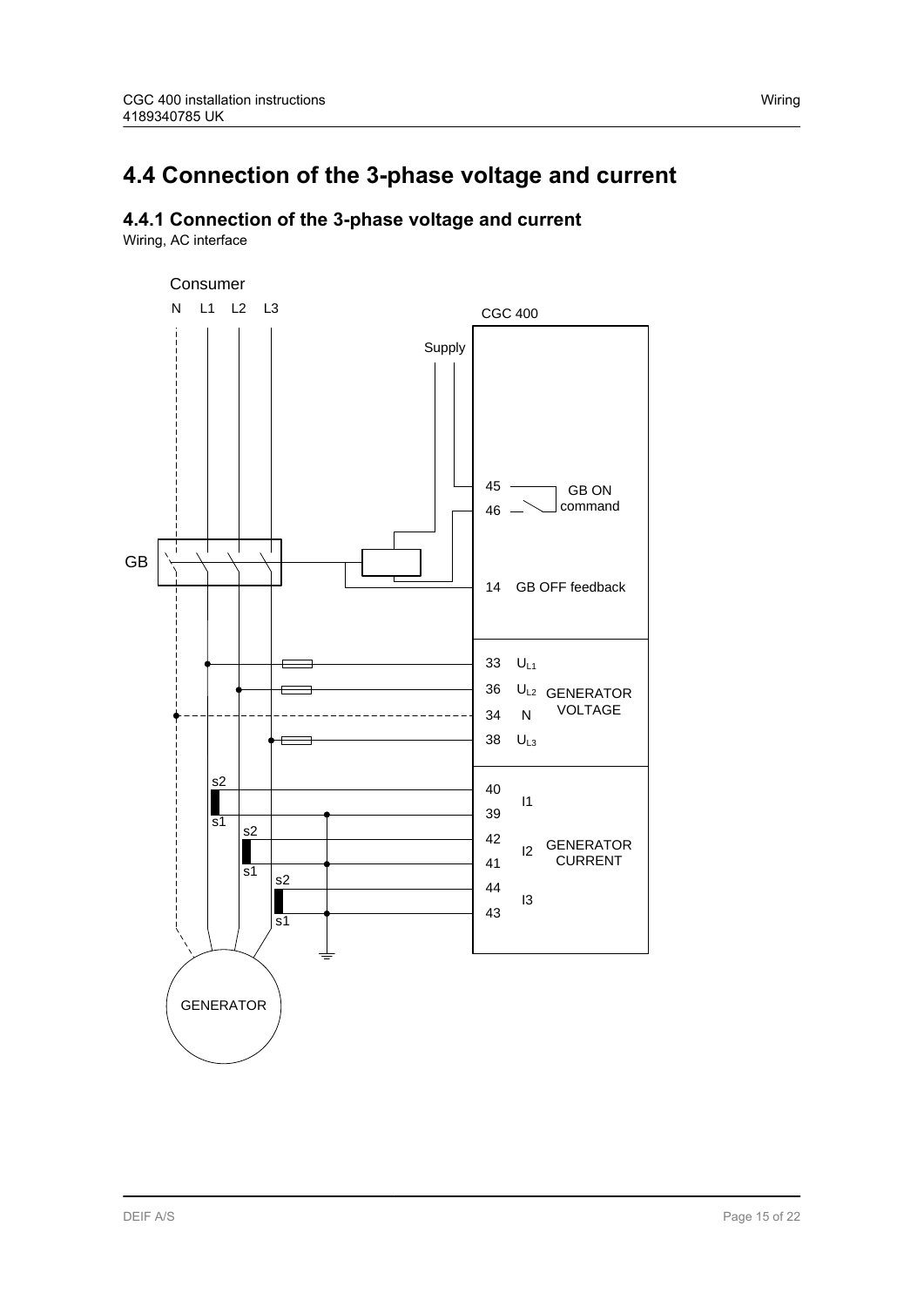### <span id="page-15-0"></span>**4.4.2 3-phase AMF wiring**

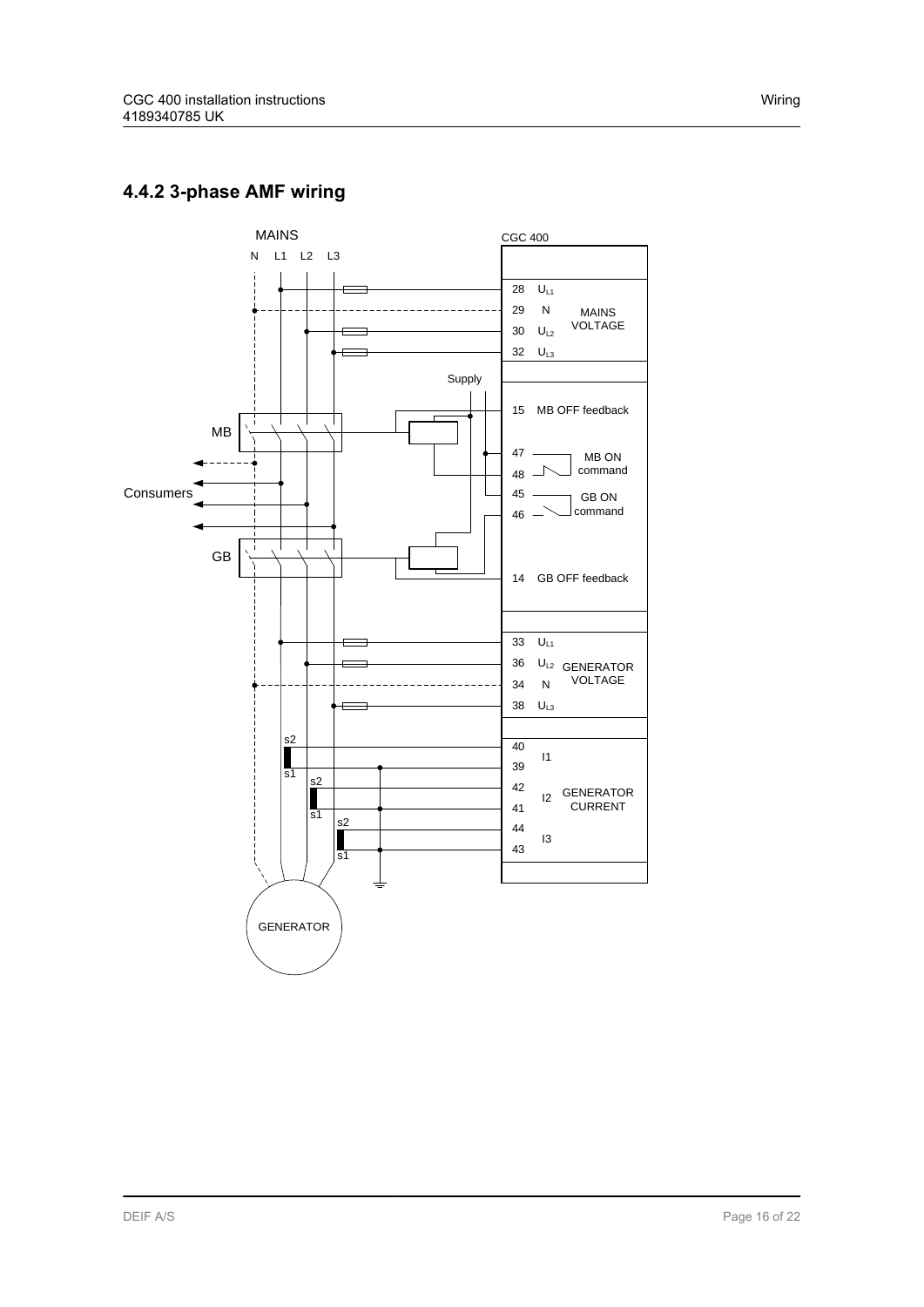## <span id="page-16-0"></span>**4.5 Connection of the 1-phase voltage and current**

### **4.5.1 1-phase wiring**

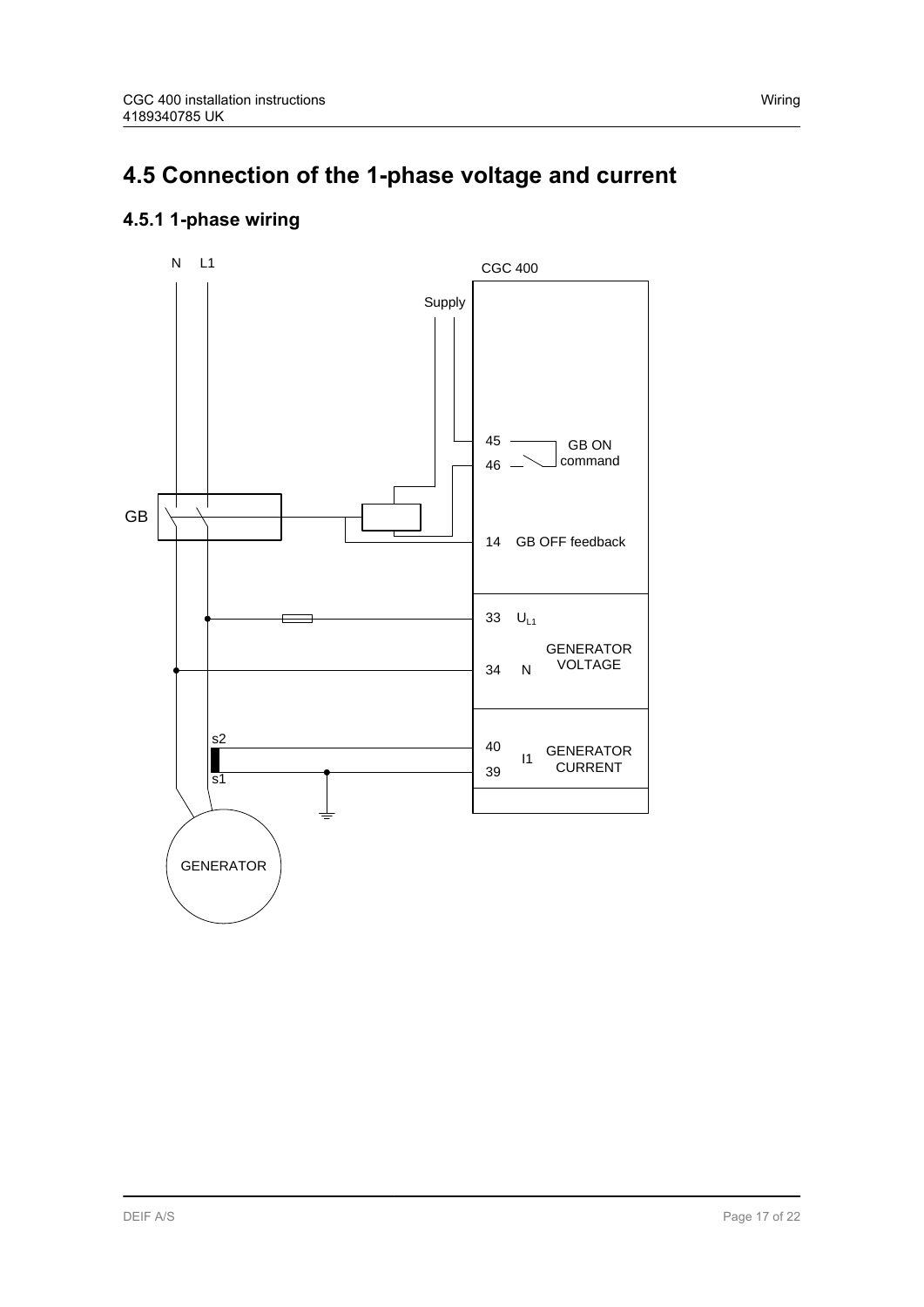### <span id="page-17-0"></span>**4.5.2 1-phase AMF wiring**

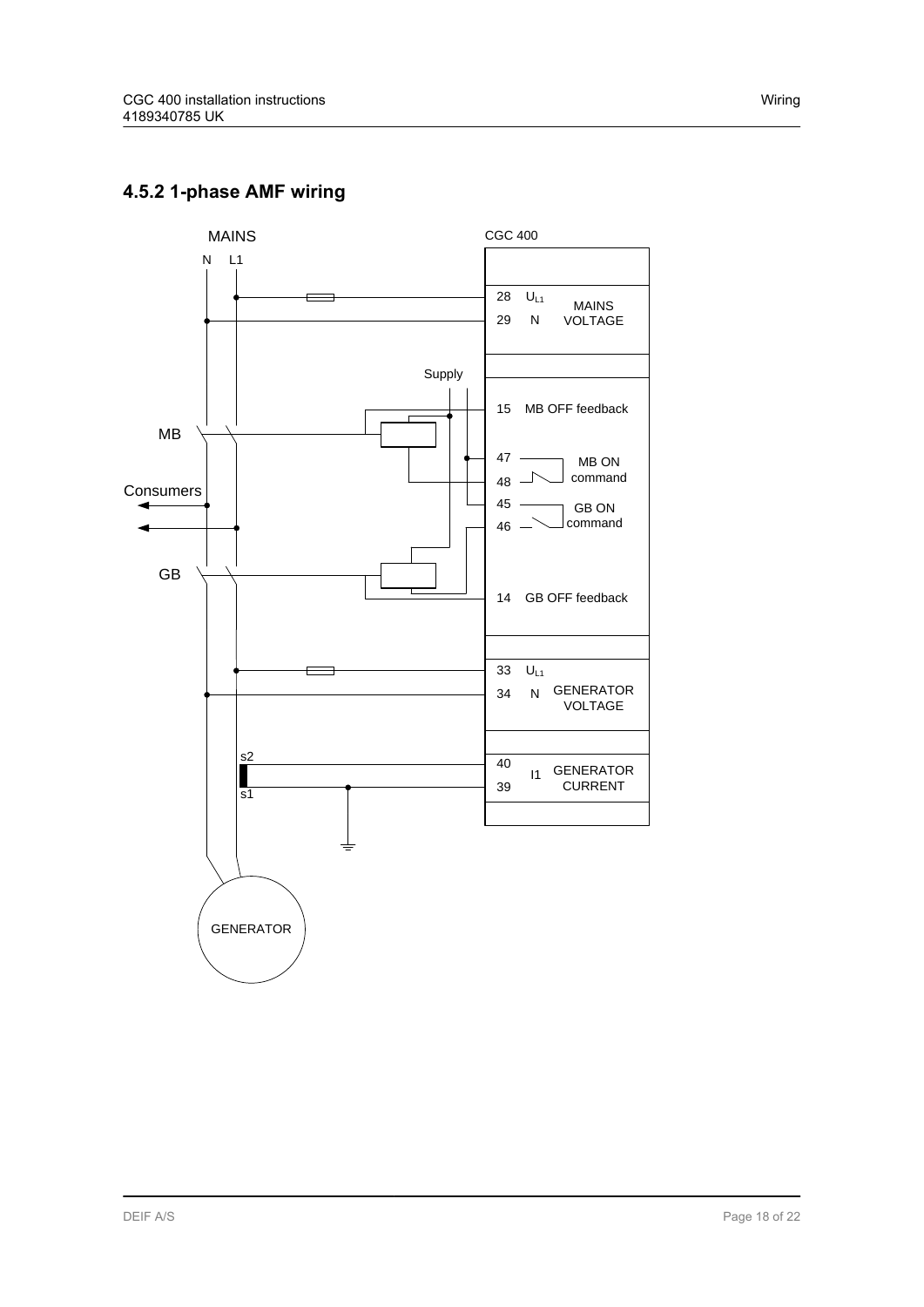## <span id="page-18-0"></span>**4.6 Connection of the split-phase voltage and current**

### **4.6.1 Split-phase wiring**

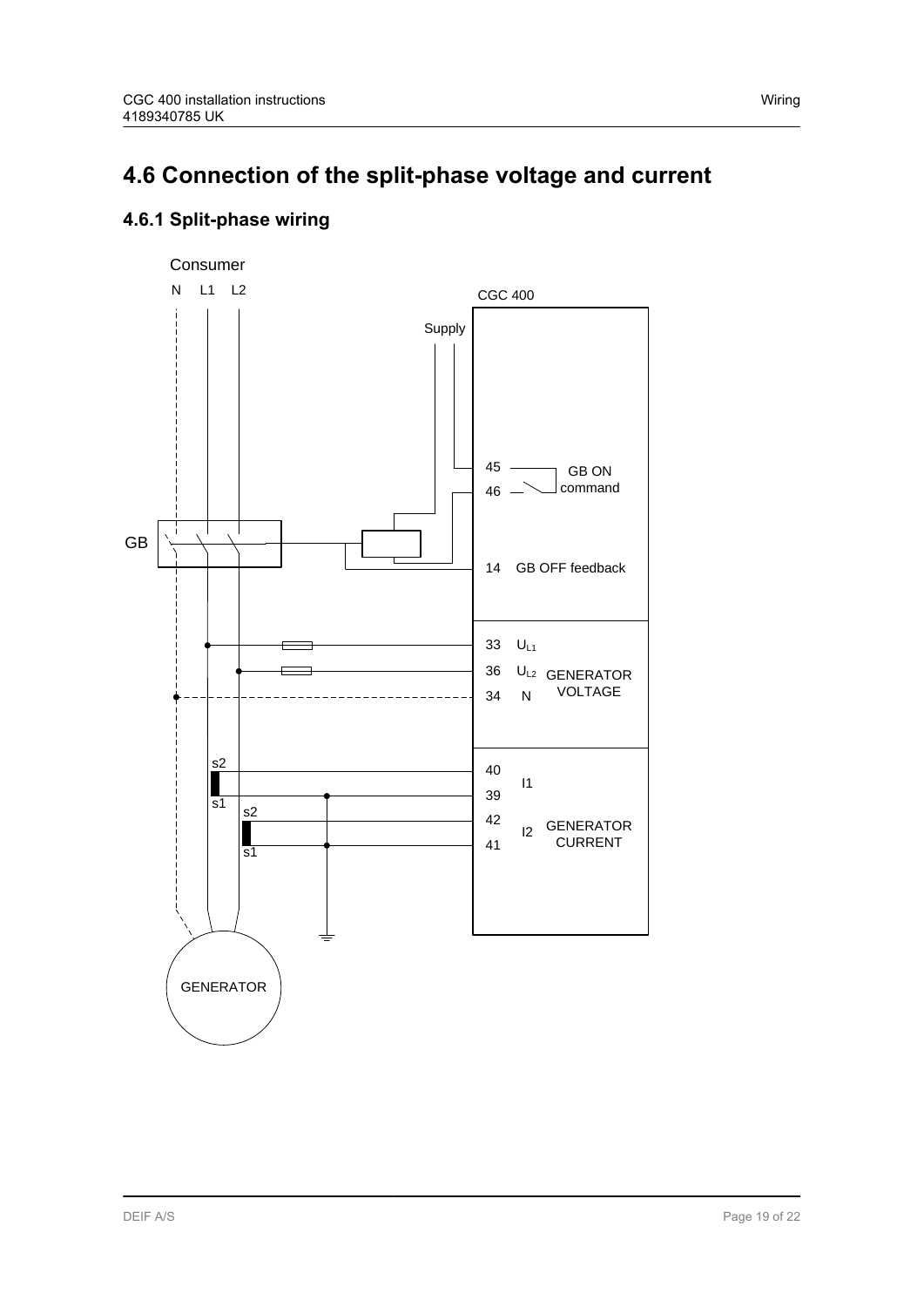

### <span id="page-19-0"></span>**4.6.2 Split-phase AMF wiring**

MAINS N L1 L2

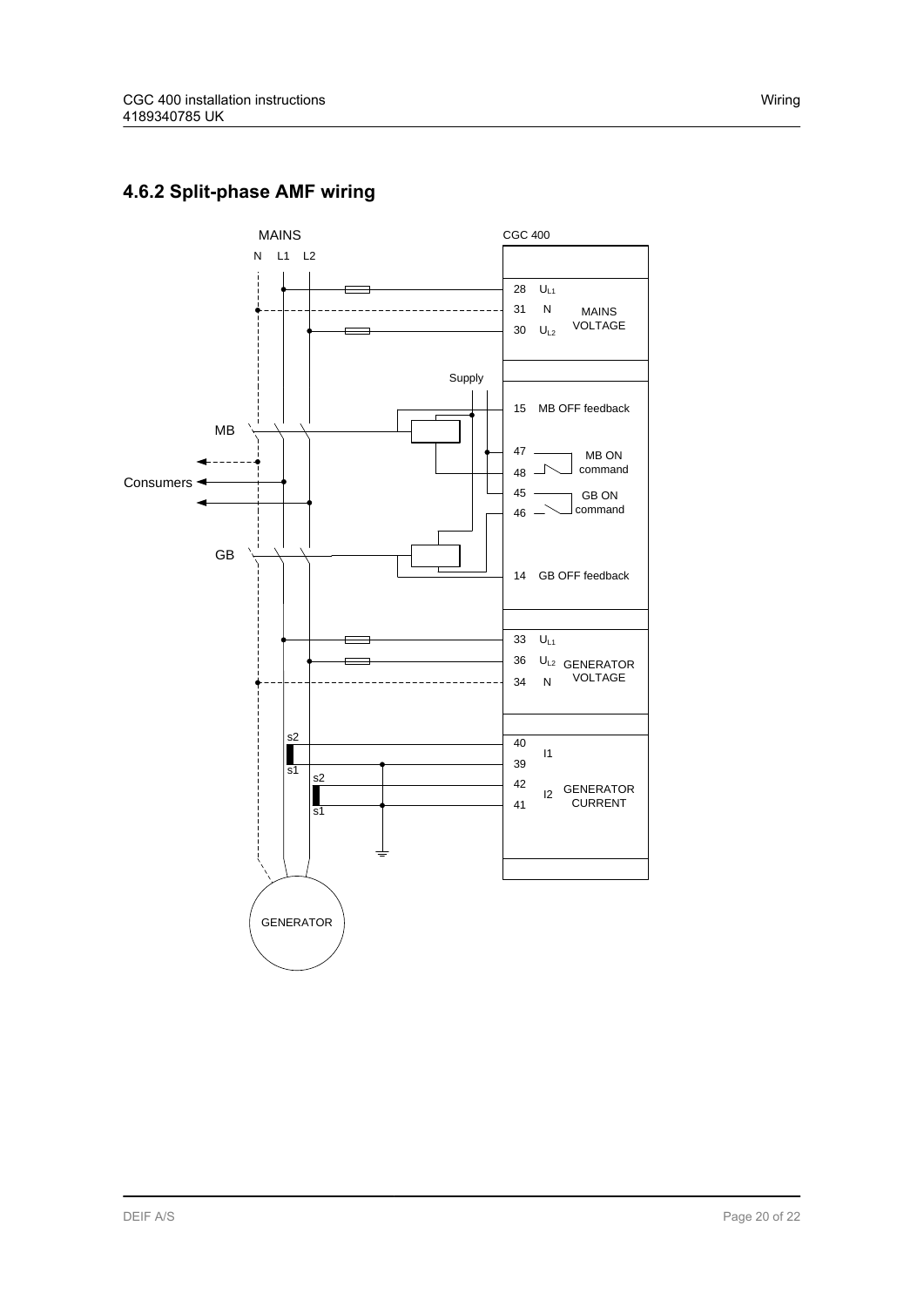## <span id="page-20-0"></span>**5. Communication**

### **5.1 Wiring instructions**

#### **Cable**

Belden 3106 A or equivalent. 22 AWG (0.324 mm<sup>2</sup>) shielded twisted pair, min. 95 % shield coverage.

#### **CAN bus termination resistor**

The size of the terminating resistors should be 120  $\Omega$  1 %, 0.5 W resistor.



**If the GND terminal is connected to a PLC or other device, the GND connection of this device must be isolated from earth!**



**Maximum length of the CAN bus line is 300 m.**

### **5.2 Modbus RTU**

### **5.2.1 Example with two CGC units**